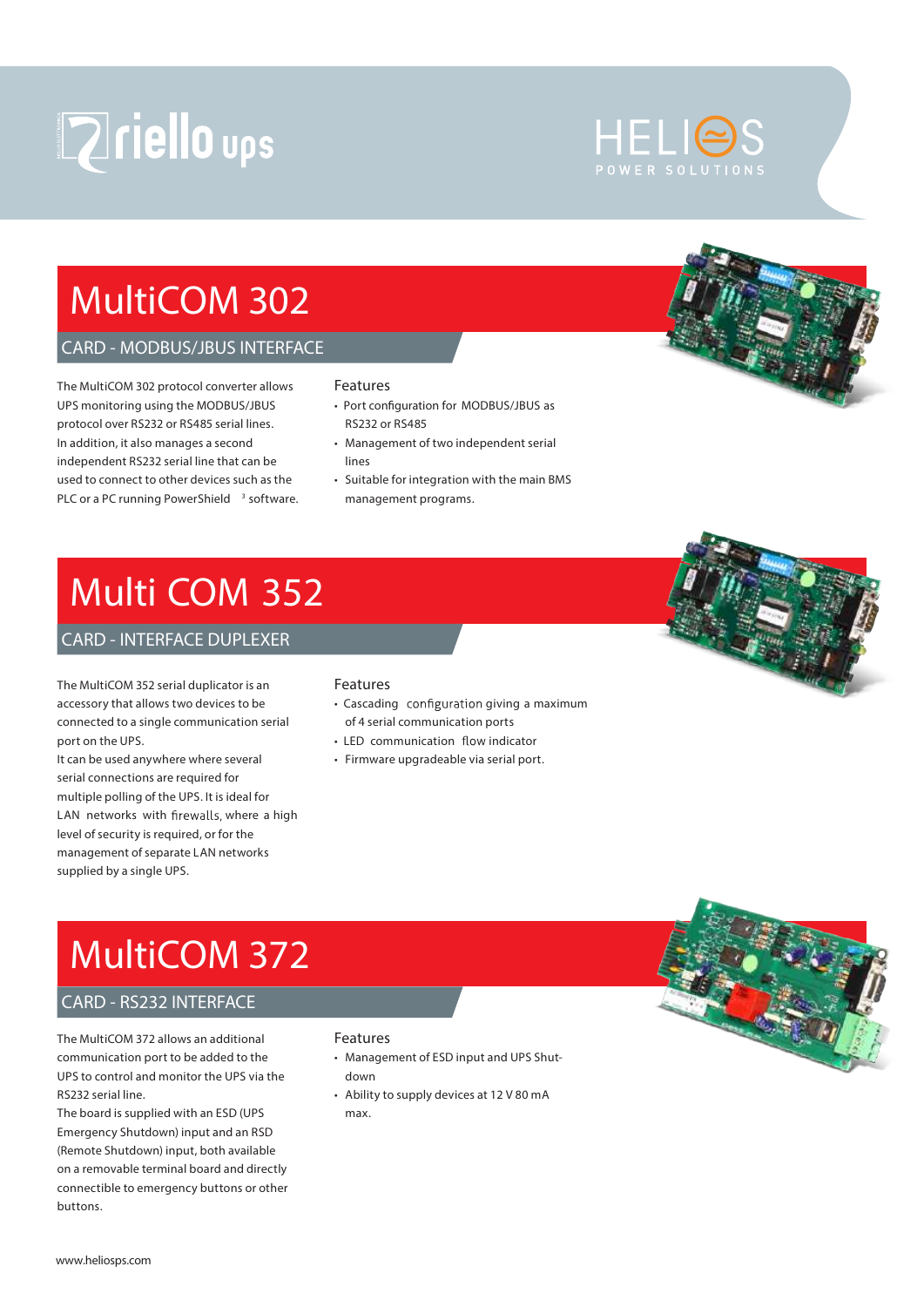# **MultiCOM 384**

*CARD - RELAY I/O INTERFACE*

The MultiCOM 384 provides a set of relay contacts for managing UPS alarm notifications and operating states. The board has two removable terminal boards. One of these terminal boards includes the ESD (UPS Emergency Shut Down) and RSD (Remote Shut Down) signals.

The board also provides the possibility of associating Battery Working, Bypass, Alarm and Battery Low warnings with potential

free contacts on normally close or normally open contacts.

#### **Features**

- Max. current 3 A at 250 Vac
- Signal-contact customisation
- Normally Open or Normally Close configuration for each contact

# **Multi I/O**

### *BOX - RELAY I/O CARD & MODBUS/JBUS INTERFACE*

The Multi I/O is a device that integrates UPS into a control system using fully configurable input and output relay signals. It can be used to connect two devices to a single UPS serial communication port. It can be used anywhere where several serial connections are required for multiple polling of the UPS.

It can also communicate on RS485 lines using the MODBUS/JBUS protocol.

### **Features**

- 8 analogue/digital inputs
- 8 relay outputs (3A at 250Vac) that can be configured using UPS and input operating states
- Can communicate with UPS via RS232
- It can control two independent RS232/ RS485 serial lines to monitor the UPS and its operating states using the MODBUS/ JBUS protocol
- Firmware upgradeable via serial port.





## *EXPANSION BOARD*

**I/O**

The I/O expansion board for the Master range is equipped with:

- 6 outputs with NC/NO potential-free contacts (250 V/5 A), electrically isolated from each other and from other circuits
- 2 self-powered inputs.

Each output or input can be configured with different meanings, using the associated menu.